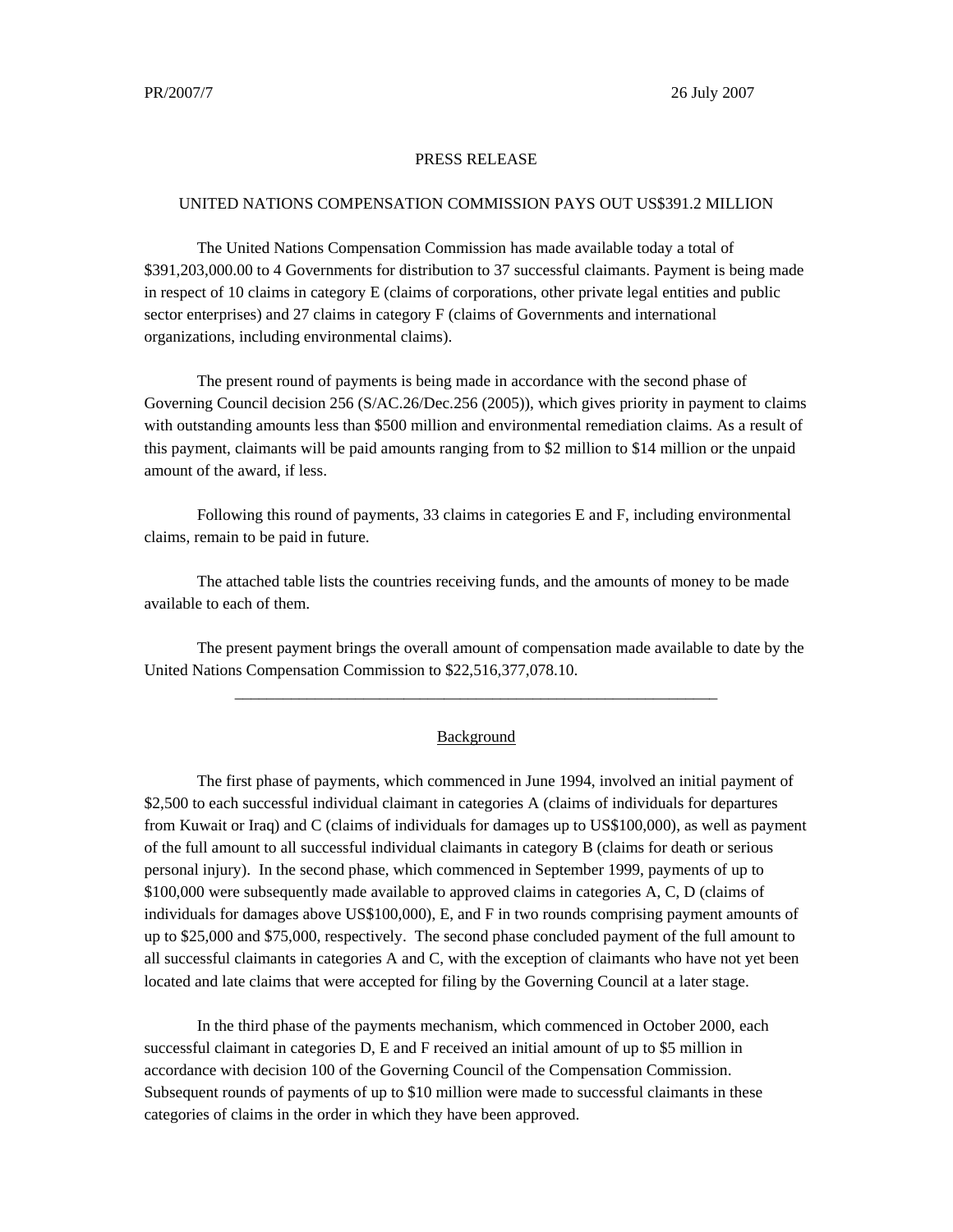At the forty-eighth session (June 2003), the Governing Council adopted decision 197, establishing a temporary payment mechanism in light of the reduction in the Compensation Fund's income, following the adoption of Security Council resolution 1483 (2003), which provides in paragraph 21 that the Compensation Fund shall receive 5 per cent of all export sales of petroleum, petroleum products, and natural gas from Iraq. Under this temporary payment mechanism, up to \$200 million from the Compensation Fund was made available for the payment of successful claims on a quarterly basis following each session of the Governing Council (from the forty-eighth to the fifty-first sessions, inclusive). Successful claimants in all categories received an initial amount of \$100,000 or the unpaid amount of the award, if less, with the disbursement of subsequent rounds of payments of \$100,000 to successful claimants in all categories in the order in which they had been approved at the sessions described above, until the available funds for distribution had been exhausted. This temporary mechanism was extended by the Governing Council in its decision 227 at its fifty-second session (June-July 2004).

At the fifty-seventh session (September 2005), as a result of the completion of the review of all claims and of the higher than anticipated income into the Compensation Fund, the Governing Council adopted decision 253, which lifted the ceiling of \$200 million established under decisions 197 and 227, and made available for payment the entire balance in the Compensation Fund for each quarterly payment.

At the fifty-eighth session (December 2005), the Governing Council adopted decision 256 concerning the payment mechanism and the priority of payment of the outstanding claims. Under phase one of the payment mechanism which was completed in October 2006, quarterly payments were made in rounds of \$2 million until completion of payments to individual claimants and payment to all claims up to the level of \$65 million. Under phase two, claimants with outstanding amounts greater than \$500 million receive a maximum amount of \$2 million per quarter, whereas claimants with outstanding amounts smaller than \$500 million and environmental awards approved for the third, fourth and fifth instalments of category F4 environmental remediation claims, receive rounds of payments of \$2 million, or the unpaid balance of the award, if less, until all available amounts in the Compensation Fund have been exhausted.

The Governing Council monitors the distribution of payments to claimants by the relevant Governments and international organizations. Governments and international organizations are obligated to distribute funds to successful claimants expeditiously and to report to the Commission on payments made to claimants. Any funds not distributed to claimants by Governments and international organizations within twelve months of receiving payment shall be returned to the Commission. Further payments to Governments and international organizations shall be suspended where they fail to report on the distribution of funds to successful claimants or fail to return undistributed funds on time.

Further information about the Compensation Commission can be found on its website located at www.uncc.ch.